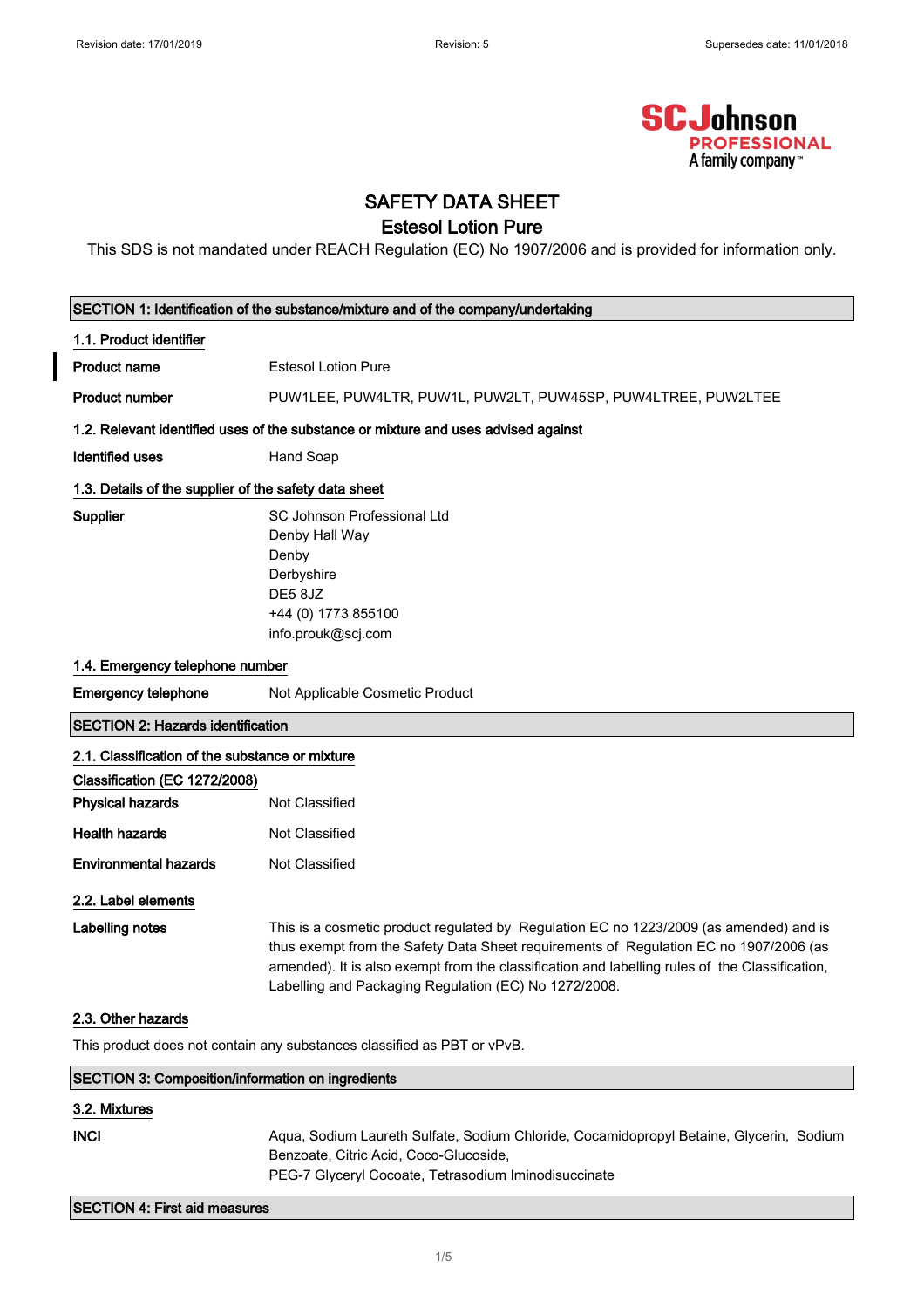| 4.1. Description of first aid measures                     |                                                                                                                                                                                                                                                  |  |  |  |  |
|------------------------------------------------------------|--------------------------------------------------------------------------------------------------------------------------------------------------------------------------------------------------------------------------------------------------|--|--|--|--|
| Inhalation                                                 | Not relevant. Unlikely route of exposure as the product does not contain volatile substances.                                                                                                                                                    |  |  |  |  |
| Ingestion                                                  | Rinse mouth thoroughly with water. Get medical attention if any discomfort continues.                                                                                                                                                            |  |  |  |  |
| <b>Skin contact</b>                                        | Not relevant.                                                                                                                                                                                                                                    |  |  |  |  |
| Eye contact                                                | Remove any contact lenses and open eyelids wide apart. Continue to rinse for at least 15<br>minutes. Get medical attention promptly if symptoms occur after washing.                                                                             |  |  |  |  |
|                                                            | 4.2. Most important symptoms and effects, both acute and delayed                                                                                                                                                                                 |  |  |  |  |
| Inhalation                                                 | No specific symptoms known.                                                                                                                                                                                                                      |  |  |  |  |
| Ingestion                                                  | No specific symptoms known.                                                                                                                                                                                                                      |  |  |  |  |
| <b>Skin contact</b>                                        | No specific symptoms known.                                                                                                                                                                                                                      |  |  |  |  |
| Eye contact                                                | May cause temporary eye irritation.                                                                                                                                                                                                              |  |  |  |  |
|                                                            | 4.3. Indication of any immediate medical attention and special treatment needed                                                                                                                                                                  |  |  |  |  |
| Notes for the doctor                                       | No specific recommendations.                                                                                                                                                                                                                     |  |  |  |  |
| <b>SECTION 5: Firefighting measures</b>                    |                                                                                                                                                                                                                                                  |  |  |  |  |
| 5.1. Extinguishing media                                   |                                                                                                                                                                                                                                                  |  |  |  |  |
| Suitable extinguishing media                               | The product is not flammable. Use fire-extinguishing media suitable for the surrounding fire.                                                                                                                                                    |  |  |  |  |
| 5.2. Special hazards arising from the substance or mixture |                                                                                                                                                                                                                                                  |  |  |  |  |
| <b>Hazardous combustion</b><br>products                    | No known hazardous decomposition products.                                                                                                                                                                                                       |  |  |  |  |
| 5.3. Advice for firefighters                               |                                                                                                                                                                                                                                                  |  |  |  |  |
| Protective actions during<br>firefighting                  | No specific firefighting precautions known.                                                                                                                                                                                                      |  |  |  |  |
| <b>SECTION 6: Accidental release measures</b>              |                                                                                                                                                                                                                                                  |  |  |  |  |
|                                                            | 6.1. Personal precautions, protective equipment and emergency procedures                                                                                                                                                                         |  |  |  |  |
| <b>Personal precautions</b>                                | Avoid contact with eyes.                                                                                                                                                                                                                         |  |  |  |  |
| 6.2. Environmental precautions                             |                                                                                                                                                                                                                                                  |  |  |  |  |
| <b>Environmental precautions</b>                           | Not considered to be a significant hazard due to the small quantities used.                                                                                                                                                                      |  |  |  |  |
| 6.3. Methods and material for containment and cleaning up  |                                                                                                                                                                                                                                                  |  |  |  |  |
| Methods for cleaning up                                    | Flush away spillage with plenty of water. Avoid contamination of ponds or watercourses with<br>washing down water. Absorb spillage with non-combustible, absorbent material. Do not<br>discharge into drains or watercourses or onto the ground. |  |  |  |  |
| 6.4. Reference to other sections                           |                                                                                                                                                                                                                                                  |  |  |  |  |
| Reference to other sections                                | For waste disposal, see Section 13.                                                                                                                                                                                                              |  |  |  |  |
| <b>SECTION 7: Handling and storage</b>                     |                                                                                                                                                                                                                                                  |  |  |  |  |
| 7.1. Precautions for safe handling                         |                                                                                                                                                                                                                                                  |  |  |  |  |
| <b>Usage precautions</b>                                   | Avoid contact with eyes.                                                                                                                                                                                                                         |  |  |  |  |
|                                                            | 7.2. Conditions for safe storage, including any incompatibilities                                                                                                                                                                                |  |  |  |  |
| <b>Storage precautions</b>                                 | Stable at normal ambient temperatures.                                                                                                                                                                                                           |  |  |  |  |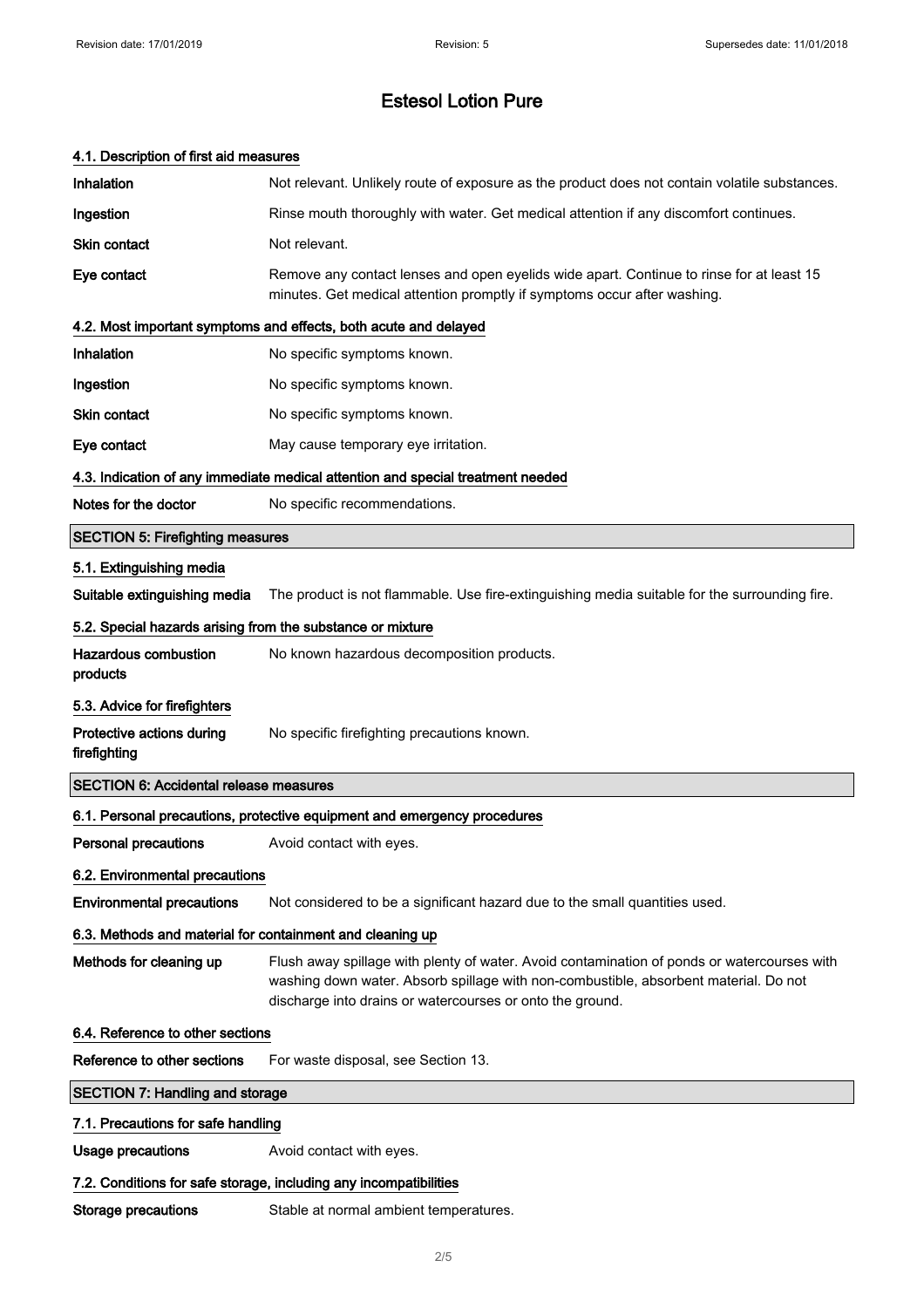### 7.3. Specific end use(s)

Specific end use(s) The identified uses for this product are detailed in Section 1.2.

| <b>SECTION 8: Exposure controls/Personal protection</b>    |                                                                                                                     |  |  |  |  |
|------------------------------------------------------------|---------------------------------------------------------------------------------------------------------------------|--|--|--|--|
| 8.1. Control parameters                                    |                                                                                                                     |  |  |  |  |
| Ingredient comments                                        | None.                                                                                                               |  |  |  |  |
| 8.2. Exposure controls                                     |                                                                                                                     |  |  |  |  |
| Appropriate engineering<br>controls                        | Not relevant.                                                                                                       |  |  |  |  |
| Eye/face protection                                        | Not relevant.                                                                                                       |  |  |  |  |
| Hygiene measures                                           | Not relevant.                                                                                                       |  |  |  |  |
| <b>Respiratory protection</b>                              | No specific recommendations.                                                                                        |  |  |  |  |
| <b>SECTION 9: Physical and chemical properties</b>         |                                                                                                                     |  |  |  |  |
| 9.1. Information on basic physical and chemical properties |                                                                                                                     |  |  |  |  |
| Appearance                                                 | Clear liquid.                                                                                                       |  |  |  |  |
| Colour                                                     | Colourless.                                                                                                         |  |  |  |  |
| Odour                                                      | Characteristic.                                                                                                     |  |  |  |  |
| pH                                                         | pH (concentrated solution): 4.0-5.0                                                                                 |  |  |  |  |
| 9.2. Other information                                     |                                                                                                                     |  |  |  |  |
| <b>SECTION 10: Stability and reactivity</b>                |                                                                                                                     |  |  |  |  |
| 10.1. Reactivity                                           |                                                                                                                     |  |  |  |  |
| Reactivity                                                 | There are no known reactivity hazards associated with this product.                                                 |  |  |  |  |
| 10.2. Chemical stability                                   |                                                                                                                     |  |  |  |  |
| <b>Stability</b>                                           | Stable at normal ambient temperatures.                                                                              |  |  |  |  |
| 10.3. Possibility of hazardous reactions                   |                                                                                                                     |  |  |  |  |
| Possibility of hazardous<br>reactions                      | None known.                                                                                                         |  |  |  |  |
| 10.4. Conditions to avoid                                  |                                                                                                                     |  |  |  |  |
| <b>Conditions to avoid</b>                                 | There are no known conditions that are likely to result in a hazardous situation.                                   |  |  |  |  |
| 10.5. Incompatible materials                               |                                                                                                                     |  |  |  |  |
| Materials to avoid                                         | No specific material or group of materials is likely to react with the product to produce a<br>hazardous situation. |  |  |  |  |
| 10.6. Hazardous decomposition products                     |                                                                                                                     |  |  |  |  |
| Hazardous decomposition<br>products                        | Does not decompose when used and stored as recommended.                                                             |  |  |  |  |
| <b>SECTION 11: Toxicological information</b>               |                                                                                                                     |  |  |  |  |

### 11.1. Information on toxicological effects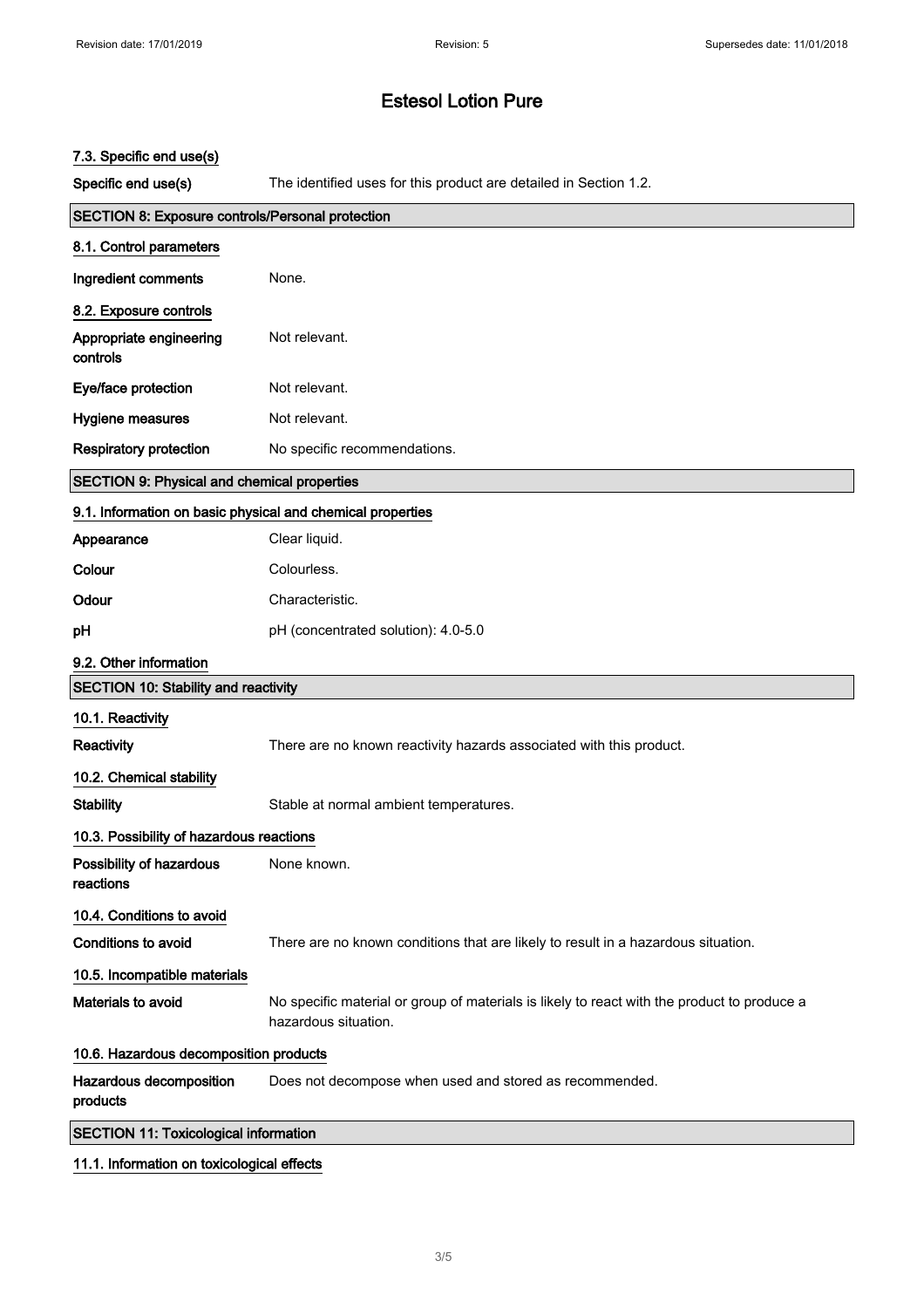| <b>General information</b>                 | A qualified toxicologist has evaluated and approved this product by conducting a Product<br>Safety Assessment as per the Cosmetic Regulation n EC no 1223/2009 (as amended).<br>Based on knowledge of the properties of the components, adverse effects on human health<br>are not to be expected in normal use. Customer complaint data demonstrates the product to<br>be completely harmless to the skin. The 48h Single Patch Test results show the product to be<br>non-irritant. |  |  |  |
|--------------------------------------------|---------------------------------------------------------------------------------------------------------------------------------------------------------------------------------------------------------------------------------------------------------------------------------------------------------------------------------------------------------------------------------------------------------------------------------------------------------------------------------------|--|--|--|
| Inhalation                                 | No specific health hazards known.                                                                                                                                                                                                                                                                                                                                                                                                                                                     |  |  |  |
| Ingestion                                  | May cause discomfort if swallowed.                                                                                                                                                                                                                                                                                                                                                                                                                                                    |  |  |  |
| <b>Skin contact</b>                        | Skin irritation should not occur when used as recommended.                                                                                                                                                                                                                                                                                                                                                                                                                            |  |  |  |
| Eye contact                                | May cause temporary eye irritation.                                                                                                                                                                                                                                                                                                                                                                                                                                                   |  |  |  |
| <b>SECTION 12: Ecological information</b>  |                                                                                                                                                                                                                                                                                                                                                                                                                                                                                       |  |  |  |
| Ecotoxicity                                | Not regarded as dangerous for the environment.                                                                                                                                                                                                                                                                                                                                                                                                                                        |  |  |  |
| 12.1. Toxicity                             |                                                                                                                                                                                                                                                                                                                                                                                                                                                                                       |  |  |  |
| 12.2. Persistence and degradability        |                                                                                                                                                                                                                                                                                                                                                                                                                                                                                       |  |  |  |
|                                            | Persistence and degradability The surfactant(s) contained in this product complies(comply) with the biodegradability criteria<br>as laid down in Regulation (EC) No. 648/2004 on detergents. Data to support this assertion<br>are held at the disposal of the competent authorities of the Member States and will be made<br>available to them at their direct request, or at the request of a detergent manufacturer.                                                               |  |  |  |
| 12.3. Bioaccumulative potential            |                                                                                                                                                                                                                                                                                                                                                                                                                                                                                       |  |  |  |
| <b>Bioaccumulative potential</b>           | No data available on bioaccumulation.                                                                                                                                                                                                                                                                                                                                                                                                                                                 |  |  |  |
| 12.4. Mobility in soil                     |                                                                                                                                                                                                                                                                                                                                                                                                                                                                                       |  |  |  |
| <b>Mobility</b>                            | The product is soluble in water.                                                                                                                                                                                                                                                                                                                                                                                                                                                      |  |  |  |
| 12.5. Results of PBT and vPvB assessment   |                                                                                                                                                                                                                                                                                                                                                                                                                                                                                       |  |  |  |
| Results of PBT and vPvB<br>assessment      | This product does not contain any substances classified as PBT or vPvB.                                                                                                                                                                                                                                                                                                                                                                                                               |  |  |  |
| 12.6. Other adverse effects                |                                                                                                                                                                                                                                                                                                                                                                                                                                                                                       |  |  |  |
| Other adverse effects                      | None known.                                                                                                                                                                                                                                                                                                                                                                                                                                                                           |  |  |  |
| <b>SECTION 13: Disposal considerations</b> |                                                                                                                                                                                                                                                                                                                                                                                                                                                                                       |  |  |  |
| 13.1. Waste treatment methods              |                                                                                                                                                                                                                                                                                                                                                                                                                                                                                       |  |  |  |
| <b>General information</b>                 | When handling waste, the safety precautions applying to handling of the product should be<br>considered.                                                                                                                                                                                                                                                                                                                                                                              |  |  |  |
| <b>Disposal methods</b>                    | Dispose of waste to licensed waste disposal site in accordance with the requirements of the<br>local Waste Disposal Authority. Reuse or recycle products wherever possible.                                                                                                                                                                                                                                                                                                           |  |  |  |
| <b>SECTION 14: Transport information</b>   |                                                                                                                                                                                                                                                                                                                                                                                                                                                                                       |  |  |  |
| Road transport notes                       | Not classified.                                                                                                                                                                                                                                                                                                                                                                                                                                                                       |  |  |  |
| Rail transport notes                       | Not classified.                                                                                                                                                                                                                                                                                                                                                                                                                                                                       |  |  |  |
| Sea transport notes                        | Not classified.                                                                                                                                                                                                                                                                                                                                                                                                                                                                       |  |  |  |
| Air transport notes                        | Not classified.                                                                                                                                                                                                                                                                                                                                                                                                                                                                       |  |  |  |
| 14.1. UN number                            |                                                                                                                                                                                                                                                                                                                                                                                                                                                                                       |  |  |  |